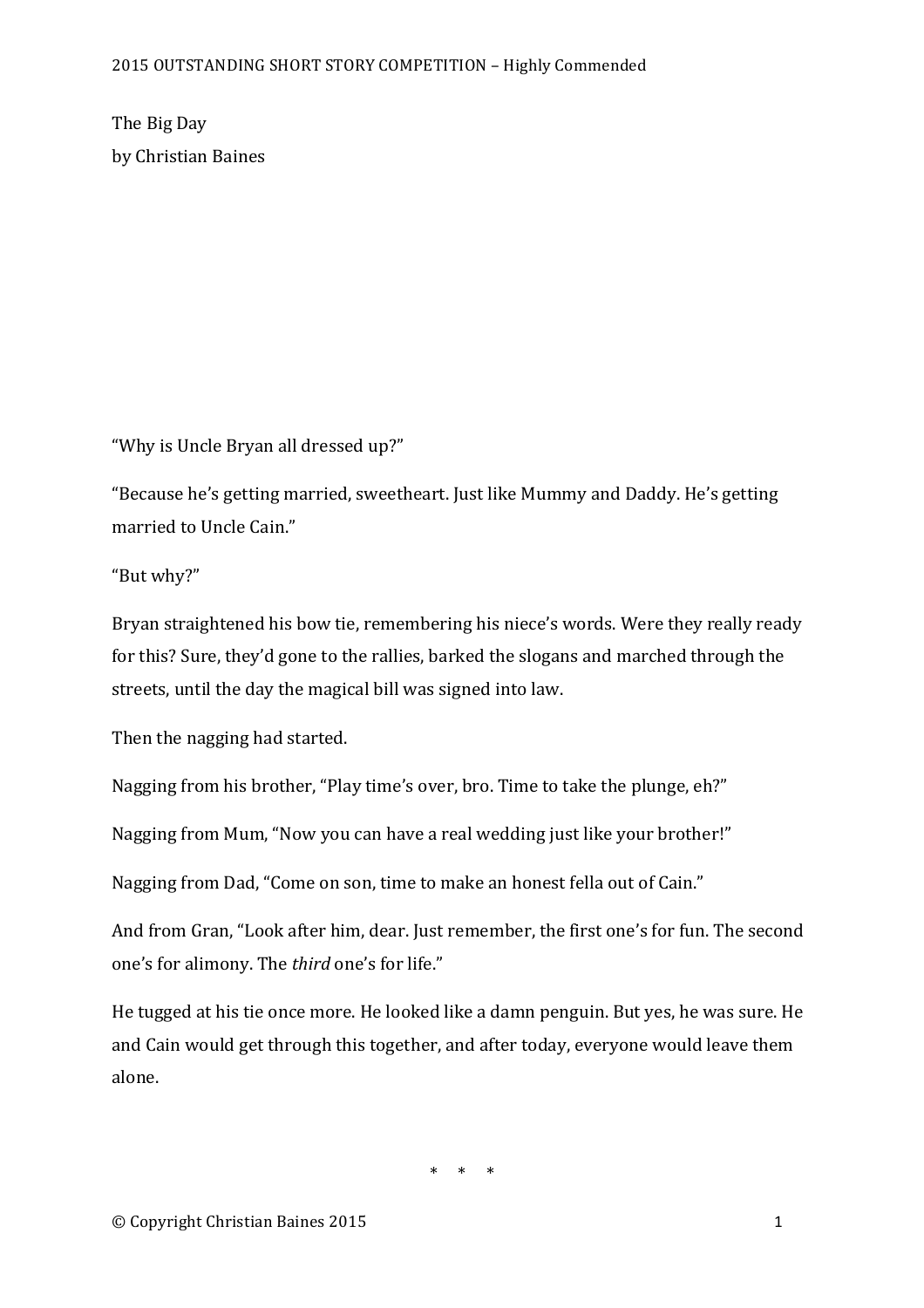Bryan couldn't help but smile as he lost himself in Cain's eyes. They mouthed the words 'I love you' almost at the same time, sending a faint ripple of sighs and titters through the front three rows.

"Marriage is for many of us, the ultimate expression of commitment, fidelity, and love," said the celebrant. "I know many of us have been waiting for a long time to see Cain and Bryan solemnise their vows, and I'm honoured to now let the boys take that step with a few words of their own."

For just one moment, he hesitated. Did they really want to do this? Cain's smile steeled his courage. It was a day of commitment, after all.

"Bryan," Cain began, a sly smile curling his lip. "On this day, I pledge to honour, love, and cherish you. To protect, nourish, keep, guide, and respect you, for as long as you will accept and serve me."

Faint murmurs rippled through the crowd. Brian ignored them. He and Cain were realists. Nothing said today was going to change that.

"Cain," he said. "On this day, I pledge to honour, trust and obey you as you require it, and to the best of my ability, for as long as you will accept my service."

Silence hung on the air. Bryan forged ahead before anyone could interrupt. "I will celebrate you, dance with you, enjoy our shared happiness to the fullest, and allow you to pursue and explore your own. I will seek your approval on any guests I bring into our home or into our bed, and allow no overnight guests in your absence without express consent."

Another silence, until...

"Told you he was a dark horse!" laughed his brother.

"Always a trickster, ever since he was a kid," laughed Mum.

"Nearly had us there, son!" laughed Dad.

"Oh shut up and let them finish!" barked Gran.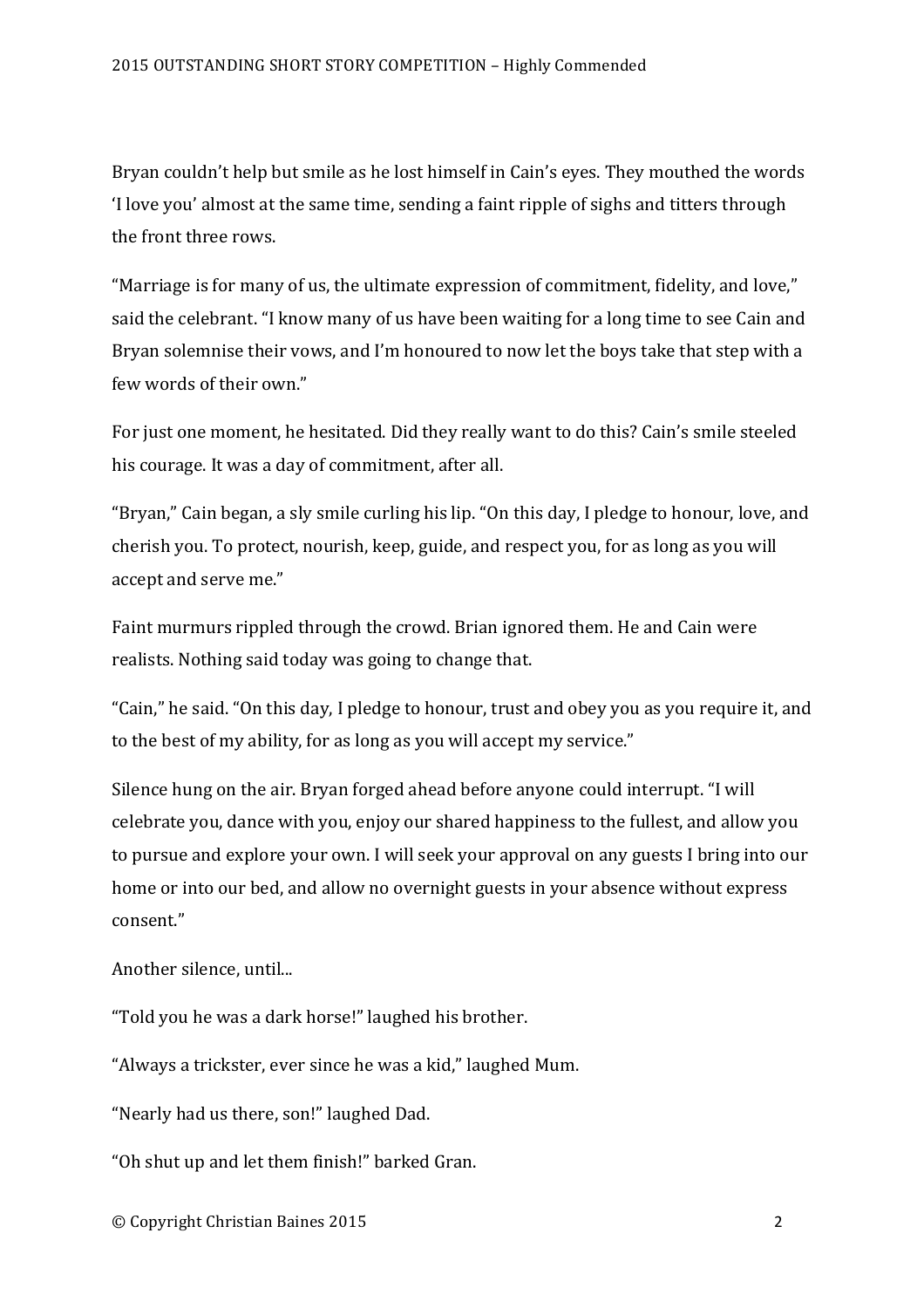With a nod and a smile from Cain, Bryan continued.

"I will likewise not grant any guest access to 'our room' without permission. I will let you know when the restraints are too tight, and dress as you would have me each day. I will cook, clean, and remember to keep fresh amyl stocked in the fridge."

"Ah, boys? Ouestion," said Dad.

"Yes Bryan. You've had your joke," said Mum.

"Shhh!" hissed Gran.

"I will honour our family," Bryan continued. "Striving each day to be worthy of your love and protection."

"As I vow to be worthy of you," replied Cain.

"May we please have the collar?" asked the celebrant.

Bryan saw his father's mouth silently open and close as Cain shaped the metal around his neck.

"With this collar, I take thee, Bryan Barker, to be my partner, servant, and closest friend, for life."

"Master Cain," said the celebrant, with a broad smile. "Boy Bryan...Pup Ruffles."

"Wuff!" agreed Bryan, wagging his tail as his master scratched behind his ear.

"Are you for fuckin' real?" shrieked his brother.

"Language, please!" shrieked Mum.

"He's wearing a bloody collar!" shrieked Dad.

"That's my boy!" shrieked Gran, jumping up in her seat. "Forget the second and third ones, Bryan! He's a keeper!"

"I now pronounce you a family for life."